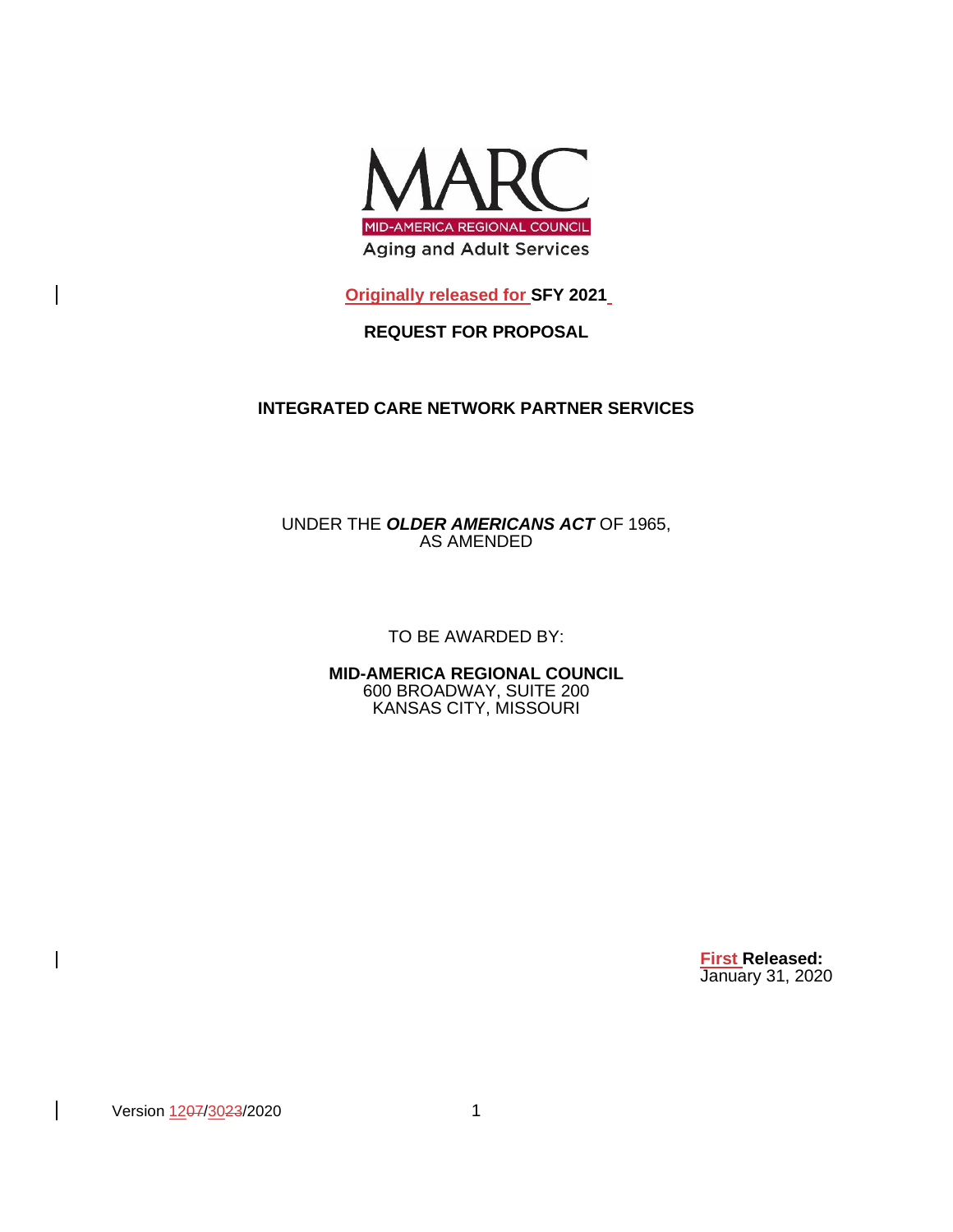## **RFP CONTENTS**

| $\mathbf{I}$ . |                                                                                                             |
|----------------|-------------------------------------------------------------------------------------------------------------|
| $\prod$        |                                                                                                             |
| III.           |                                                                                                             |
| IV.            |                                                                                                             |
| V.             |                                                                                                             |
| VI.            |                                                                                                             |
| VII.           |                                                                                                             |
|                | VIII. WOMEN BUSINESS ENTERPRISE (WBE)/MINORITY BUSINESS<br>ENTERPRISES (MBE) REQUIREMENTS AND PARTICIPATION |
| IX.            |                                                                                                             |
| $X_{-}$        |                                                                                                             |
|                |                                                                                                             |
| $\perp$        | INTEGRATED CARE NETWORK PARTNER SERVICES REQUESTED                                                          |
|                |                                                                                                             |
| $\mathbf{L}$   |                                                                                                             |
|                |                                                                                                             |
| $\perp$        |                                                                                                             |
|                |                                                                                                             |
|                |                                                                                                             |

 $\overline{\phantom{a}}$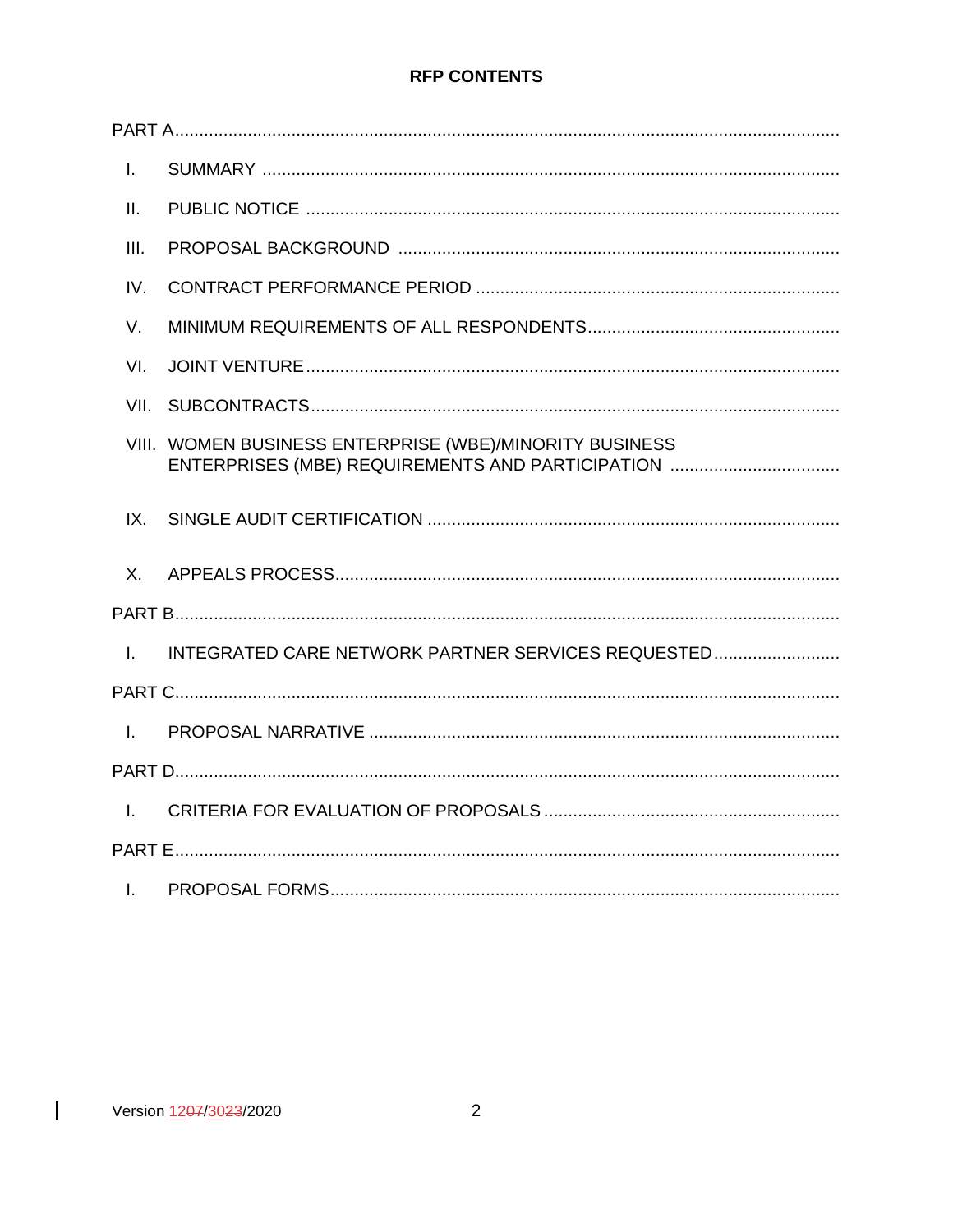### **I. SUMMARY**

## **It is likely that existing MARC contractors and vendors do not need to respond to this RFP in order to provide services – please contact MARC staff to clarify prior to writing a proposal.**

The Integrated Care Network Partner Services Request for Proposal (RFP) is designed to be reviewed quarterly for the accrual of new network partners. Please respond to the most recent version posted to the MARC RFP website, as details, rates, and programs are subject to change.

In this RFP, MARC seeks proposals to provide services as an integrated care network partner. These services are designed to wraparound specific clients who are referred from health care sources to community services and supports. Notably, the term integrated care network refers exclusively to non-medical, non-clinical supportive social services. In this model, MARC acts as the administrative hub, and network partners act as on-the-ground program providers.

For this opportunity, services include: evidence-based disease prevention, health promotion programs, including family caregiver programs; community care management, including medication reconciliation and affiliated pharmacist services, and remote patient monitoring. Respondents should select and clearly indicate services for which they are providing a response.

Transportation providers may be considered as integrated care network partners, but transportation respondents should address proposals to the separate Transportation Services RFP, when available.

Contracts for the service area can be written in full or in part, depending upon the interests and capabilities of applicants.

To reduce complexity and administrative burden, preference will be given to providers who are able to cover broader service areas. Innovative and technology-based solutions that enhance service quality and capacity are strongly preferred. MARC embraces the principle of person-centered, consumer-directed care that places individualized client needs at the forefront of service delivery.

Respondents must submit the following documentation:

## 1) **Proposal Narrative (cover page and narrative)**

2) **If applicable**, Intent to Perform as a Women and/or Minority Owned Business (WBE/MBE)

3) **If applicable**, Request for Waiver

4) **Remaining documents and certifications**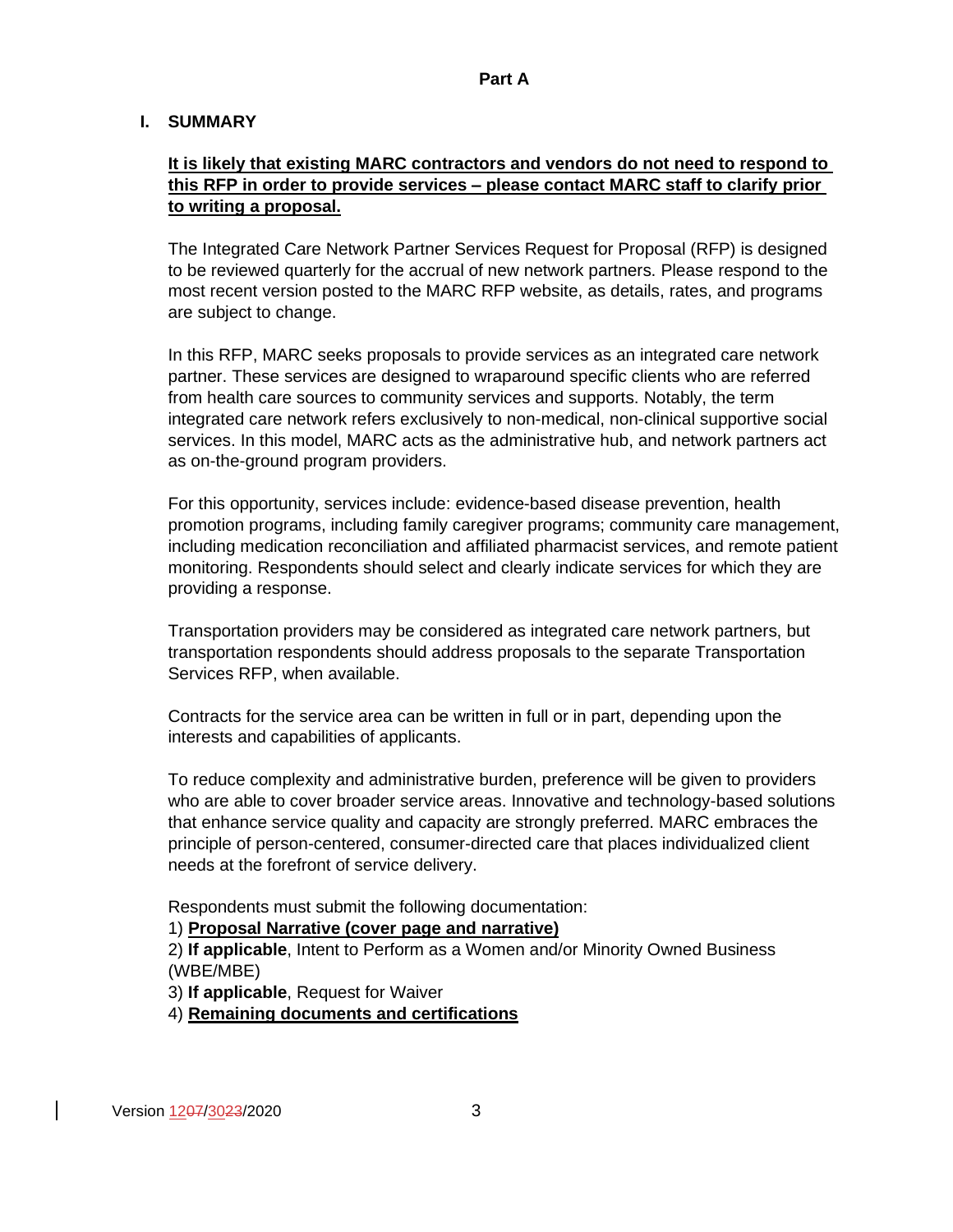All forms of the response/application process are available in simple .doc/.rtf formats on MARC's RFP website (http://marc.org/Requests-for-proposals). Ultimate submission of the proposal and associated documents is via email.

# **II. PUBLIC NOTICE**

Notice is hereby given that the Mid-America Regional Council (MARC) will release Request for Proposal (RFP) documents for the provision of services to adults in the Missouri counties of Cass, Clay, Jackson, Platte, and Ray, and contract-dependent services for the Kansas counties of Johnson, Leavenworth, Miami, and Wyandotte, and other locations, for State Fiscal Year (SFY) 2021 (July, 2020–June, 2021), and additional fiscal years, for Integrated Care Network Services, depending upon the review cycle. Services include: Community Center Services (Platte and Jackson Counties in Missouri); an extension of Integrated Care Network Partner Services to include Tai Chi for Arthritis and Telephonic Care Management; and, Medically Sensitive Home-Delivered Meals Services.

The RFPs will be released Friday, January 31, 2020. There will be several conferences focusing on the various services being requested. Conference dates, times and locations, as well as the RFPs may be obtained by contacting Tonya Boston at (816) 701-8290, or by email at [tboston@marc.org.](mailto:tboston@marc.org) **All First cycle proposals** will be accepted at the MARC office no later than Friday, 3:00 PM, March 6, 2020.

Subsequent to the first cycle, Integrated Care Network Partner Services are reviewed quarterly **or sooner if urgent service partners are needed to meet demand**. Proposals will be accepted via email to Tonya Boston, [tboston@marc.org,](mailto:tboston@marc.org) no later than the 15<sup>th</sup> of the last month of the quarter at 3:00 PM. If the 15<sup>th</sup> of the month of the quarter falls on a non-business day, then proposals will be accepted no later than 3:00 PM of the next business day. Proposals received after this deadline will be grouped for review at the following quarter, unless MARC is no longer accepting network partners for the service(s) in question. **If service demand is urgent, respondents are encouraged to submit proposals as soon as possible.**

MARC hereby notifies all interested parties that it affirmatively ensures that all respondents to this notice are afforded full opportunity to submit proposals and that no respondent will be discriminated against on the grounds of race, color, national origin, disability, sex or veteran status in consideration of an award.

# **III. PROPOSAL BACKGROUND**

The structure of the Area Agency on Aging and authority of the Mid-America Regional Council to conduct this solicitation and to procure contractors is described under Part I and Appendix 1 of the MARC/Commission on Aging Policies and Procedures Manual. Refer to this manual for additional information regarding:

- A. Legislative Authority and Funding Sources (Part I, Section 1)
- B. Definition and Description of the AAA (Part I, Section 2)
- C. Overview of Service System (Part I, Section 3)
- D. Eligibility for Services (Part I, Section 6)

## **IV. CONTRACT PERFORMANCE PERIOD**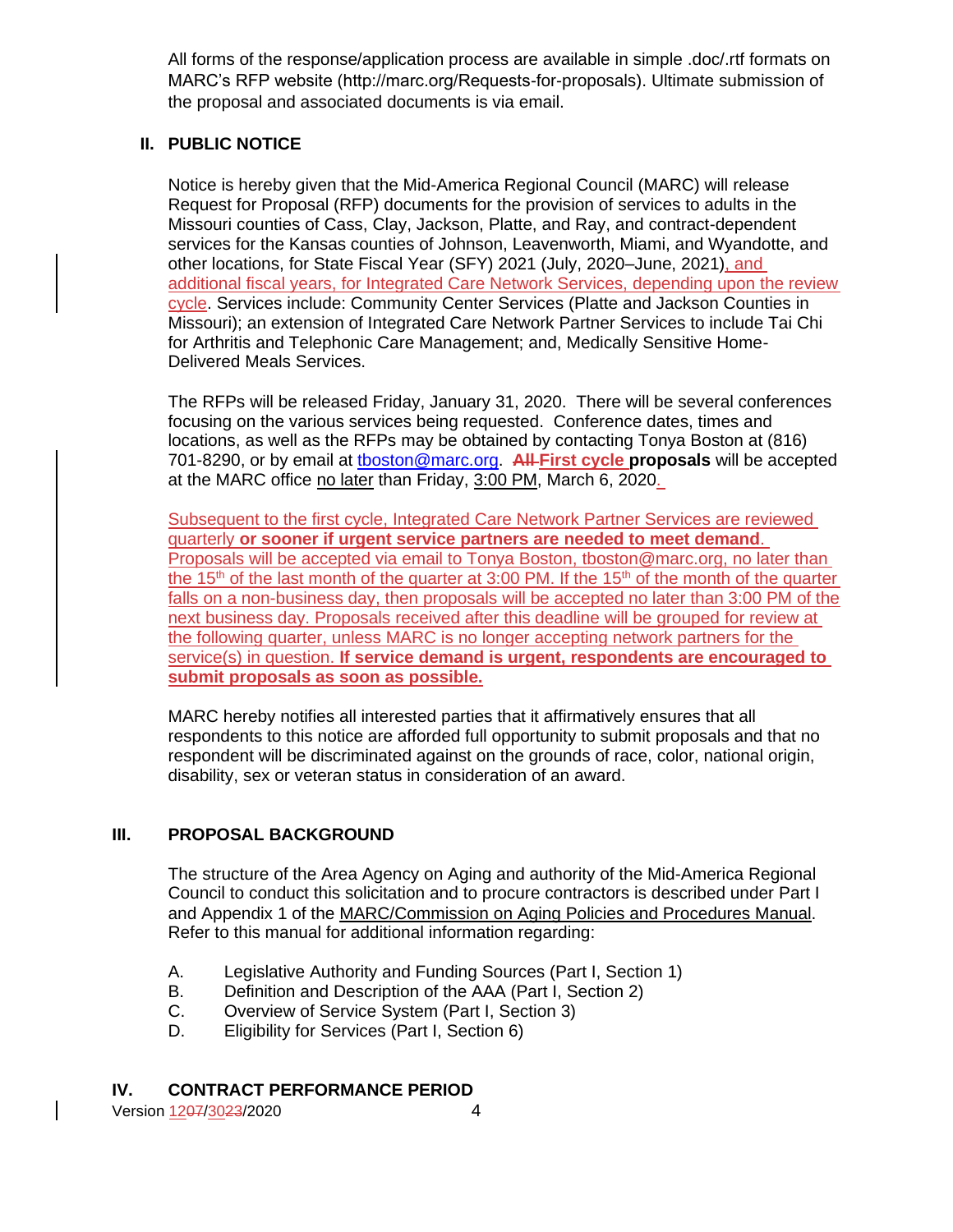The MARC aging program period coincides with the state fiscal year (SFY), which in Missouri is July 1 through June 30 of the succeeding calendar year. For SFY 2021 the period will be July 1, 2020, through June 30, 2021. Successive SFY periods will follow the July 1 through June 30 pattern.

#### **RENEWAL OPTION**:

The initial award of this contract will be for a one (1) year period. MARC reserves the right to negotiate this contract for two (2) additional one-year renewal periods. MARC reserves the right to terminate the current contract without cause and solicit new bids. MARC shall notify the Contractor, in writing, of the intent to exercise the renewal option. However, failure to notify the Contractor does not waive MARC's right to exercise the renewal option. The Contractor shall be required to submit documentation to MARC, as proof of any requested price increase. Under no circumstances shall an increase be granted that is greater than the Federal Consumer Price Index (C.P.I.) for the Kansas City area, without approval of MARC.

### **V. MINIMUM REQUIREMENTS OF ALL RESPONDENTS**

Responses to this RFP will be accepted only from organizations meeting the following minimum requirements:

- **A.** A business/organization eligible to do business in the States of Missouri or Kansas, respective to their stated service area. Respondents who propose to provide services to residents of Missouri must be registered to do business in the State of Missouri. (See **c. Annual Registration Report and Fictitious Name Registration** under Supportive Documentation, on page 12.) Proposals from individuals will not be accepted.
- **B.** A business/organization that has current licenses and/or permits, as required for proposed service(s). Please note that evidence-based program licenses will be secured and administered by MARC, in its administrative hub role.
- **C.** A business/organization that has developed and implemented programs for compliance with federal and state regulations for equal opportunity, drug-free workplace, and ADA.
- **E.** The business/organization must be eligible to receive Federal funds. MARC is prohibited from contracting with or making sub-awards under cover transactions to parties that are suspended, debarred, or otherwise excluded from, or ineligible for, participation in Federal assistance programs or activities, or whose principles are suspended, debarred or otherwise excluded from, or ineligible for, participation in Federal assistance programs or activities. Covered transactions include procurement contracts for goods or services equal to or in excess of \$25,000 (e.g., sub-awards to sub-recipients).

## **VI. JOINT VENTURE**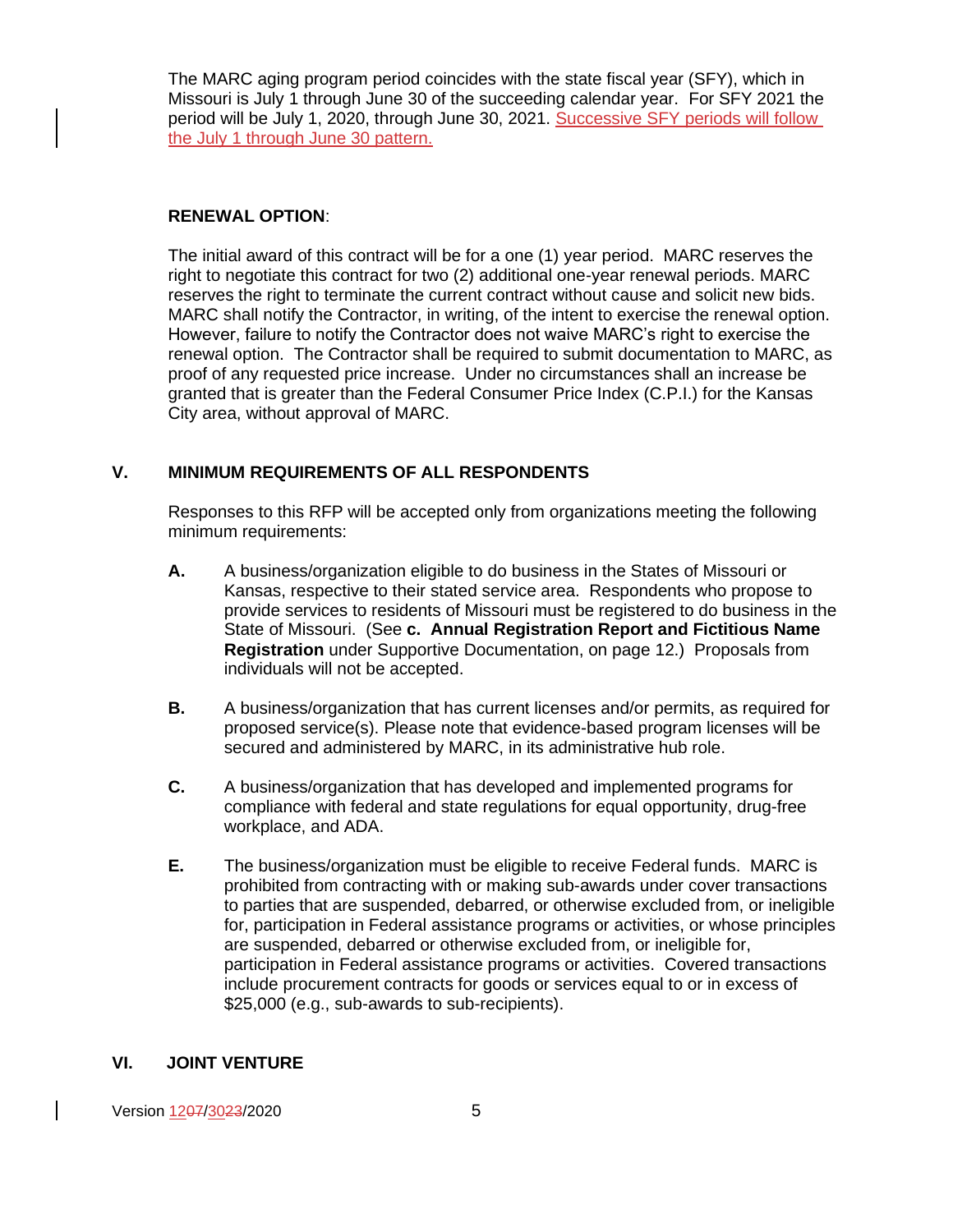Joint ventures are acceptable and encouraged provided all parties of the joint venture satisfy the proposal requirements. Any joint venture must be identified as such and documentation for both entities must be submitted.

### **VII. SUBCONTRACTS**

Subcontracts are acceptable, but will require the following:

- **A.** The primary subrecipient/contractor and the proposed subcontractor must agree to all applicable requirements set forth in the primary contract. Municipalities administering programs are exempted from this requirement.
- **B.** A primary transportation subrecipient/contractor must use only vehicles that are titled in the corporate name of the primary subrecipient/contractor or leased in the name of the primary subrecipient/contractor to provide MARC-funded services. Municipalities administering programs are exempted from this requirement.
- **C.** Prior to MARC approving a subcontract, the primary subrecipient/contractor must submit a written copy of the proposed agreement to subcontract, and the same documentation required of the primary subrecipient/contractor will be required of the subcontractor agency.

### **VIII. WOMEN BUSINESS ENTERPRISE (WBE)/MINORITY BUSINESS ENTERPRISE (MBE) REQUIREMENTS AND PARTICIPATION**

MARC encourages qualified businesses to actively participate in the procurement of MARC-sponsored contracts. MARC does not discriminate based on race, color, sex, national origin, age, military status, or disability. Women and/or minority owned business (WBE/MBE) are encouraged to participate as prime subrecipients/contractors, subcontractors or joint ventures.

WBE/MBE respondents must submit a completed Intent to Perform as a WBE/MBE Firm (Part E, Proposal Forms) for each proposed WBE/MBE subrecipient/contractor, subcontractor, or joint venture. MARC does not provide WBE/MBE certifications but will accept certifications of WBE/MBE from the City of Kansas City, MO or any other federal, state or local agency that participates in a WBE/MBE Certification Program. MARC will accept certified Disadvantage Business Enterprise (DBE) forms as certification of WBE/MBE status.

## **IX. SINGLE AUDIT CERTIFICATION**

Successful governmental and non-profit organizations receiving a contract from the Mid-America Regional Council as a result of submitting a proposal to this solicitation, that expend \$750,000 or more annually in federal financial assistance, must have a single audit performed in accordance with Subpart F Audit Requirements, of the Office of Management and Budget (OMB) Uniform Administrative Requirements, Cost Principles, and Audit Requirements for Federal, dated December 26, 2013. Successful organizations that expend less than \$750,000 annually are exempt from federal audit requirements for that year.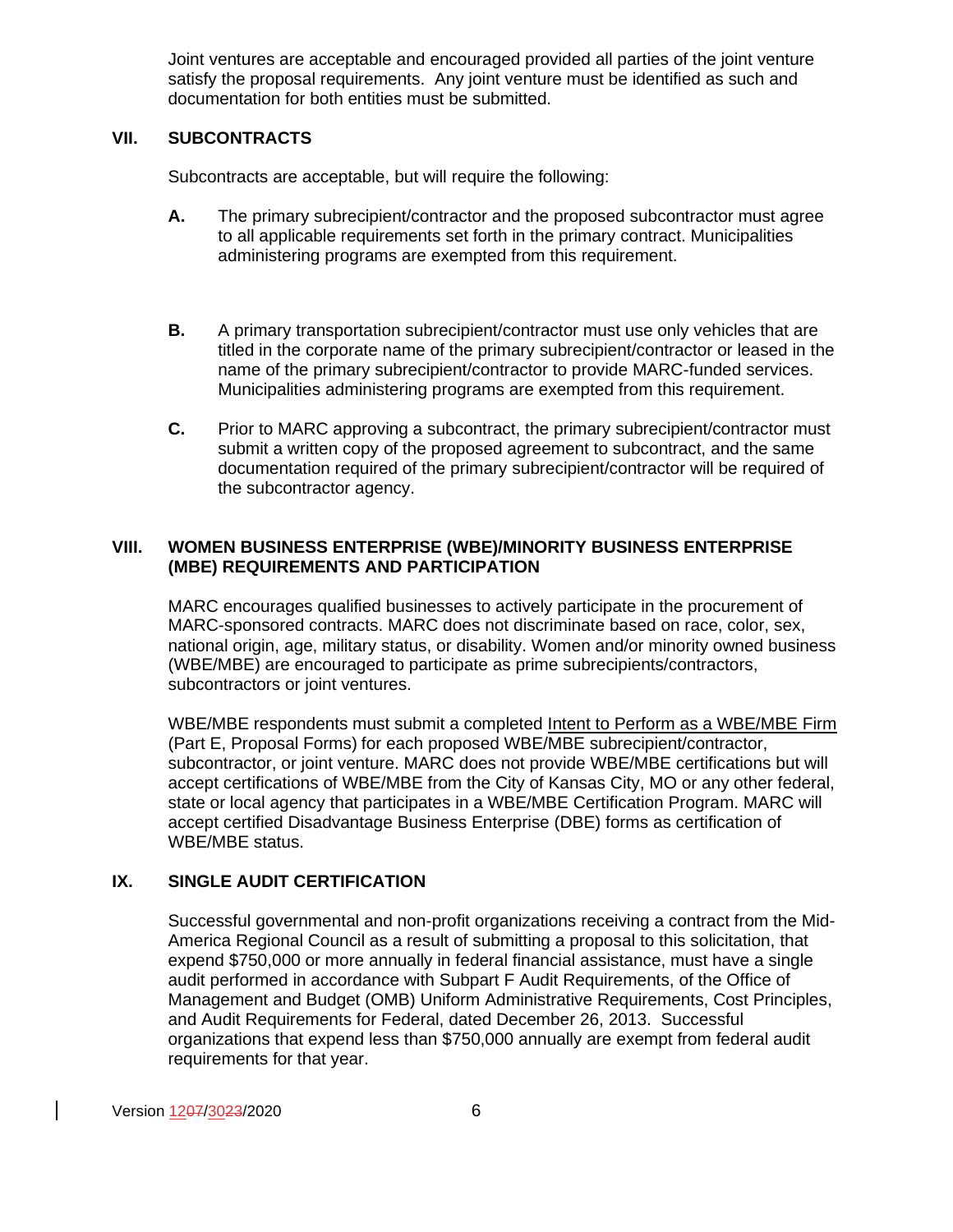All funds supporting this service to Missouri residents will be derived from Title III, Part B, CFDA #93.044, Title III, Part D, CFDA #93.043 and/or Title III, Part E, CFDA #93.052. No federal funds will be utilized for services to Kansas residents.

For audit purposes, all project income (voluntary contributions from service recipients) collected through the provision of this service will be considered federal funds and subject to the \$750,000 threshold mentioned above.

## **X. APPEALS PROCESS**

The purpose of the appeals process is to give current, past and potential service providers and consumers of MARC-operated programs an opportunity to express their grievance, or to appeal a decision in the proposed award of contracts.

**Due to the time constraints of this RFP release, the receipt of an appeal may interrupt service continuity in the Planning and Service Area, and the onset of agreements under this RFP may be delayed.**

- **A.** For first cycle proposals, Aa preliminary provider list will be approved by the MARC Board of Directors at its meeting on April 28, 2020. Subsequent cycles will follow a similarly patterned schedule. Please contact Tonya Boston for precise dates. A formal response will be sent to all respondents officially notifying them of the Board's recommendations subsequent to the meeting. Respondents wishing to submit an appeal of the preliminary contract award decision must submit a formal written request including the reason for appeal, by 5:00 p.m., May 5, 2020.
- **B.** The appeals request should be addressed to the Executive Director of MARC detailing the basis for the appeal. The individual who was authorized to submit the original proposal must also submit the appeal.
- **C.** For first cycle proposals and iff necessary, an appeals hearing will be held between May 6 and May 12, 2020. Subsequent cycles will follow a similarly patterned schedule. Please contact Tonya Boston for precise dates.

Refer to Appendix 1, page iv (Appeals Process For Service Proposal Denial), of the MARC/Commission on Aging Policies and Procedures Manual for details regarding the steps a respondent is required to take to process an appeal.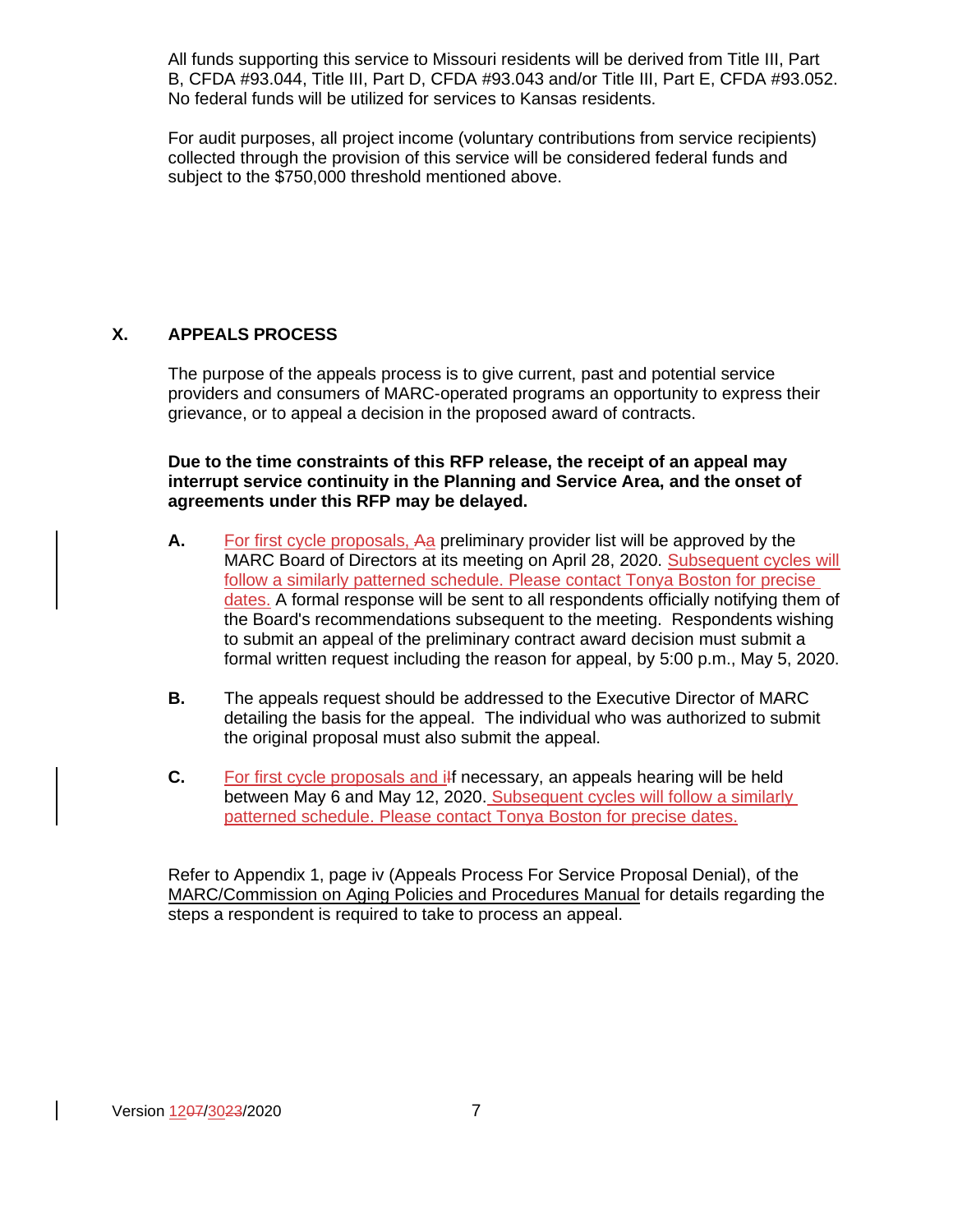#### **Statement of Purpose**

| <b>Investing in an Integrated Care System</b><br>for Greater Kansas City |                                                                                                                                                                                                                                                                                                                                                                                                                                                                    |  |
|--------------------------------------------------------------------------|--------------------------------------------------------------------------------------------------------------------------------------------------------------------------------------------------------------------------------------------------------------------------------------------------------------------------------------------------------------------------------------------------------------------------------------------------------------------|--|
| <b>THE CHALLENGE:</b>                                                    | Our health care system is facing transformational changes. Rapid growth<br>in the number of older adults is already straining capacities, and the need<br>is only expected to grow. A pending shift to value-based reimbursements<br>may alter the financial foundation of many health care providers. And a new<br>understanding of the impact that social determinants have on health outcomes<br>has greatly increased focus on non-medical community supports. |  |
| <b>OUR SOLUTION:</b>                                                     | After more than a year of research and exploration, health care stakeholders<br>in the Kansas City region have determined that the best way to address<br>these challenges is through an integrated care network, developed under the<br>working title of Managed Services Network (MSN). Like other integrated care<br>networks across the nation, the MSN will be a community asset that helps<br>improve health outcomes while reducing costs.                  |  |

In the integrated care network described in this excerpt, MARC will serve as the administrative hub. The hub acts as a single point of entry to community supports for health care business partners, manages billing and reimbursement, coordinates technology and reporting, and ensures a standardized and quality approach to service by network partners.

**For all services, providers receive authorized referrals solely from MARC. MARC will work with a variety of public, private, and government sources to identify participants for eligibility, and authorize units of service. Each funding source may have unique service parameters, which will be clearly specified by MARC.**

**Only MARC-authorized clients are eligible for service under the terms of the Network Partner Agreement to be signed upon award and finalization of terms, and clients are only eligible for the specific service(s) identified by MARC at the time of referral. "Walkin" or other referral sources are not authorized under these service lines.**

## **I. INTEGRATED CARE NETWORK PARTNER SERVICES REQUESTED**

This solicitation requests proposals from qualified providers for the following categories of service. A proposal may consist of one or more services, but each type of service may be considered individually. MARC will award contracts to successful respondents for each specific type of service. Each service contract will specify service areas. Proposals may be evaluated recognizing no inter-dependencies among proposed services, unless otherwise stated by the respondent.

All activities funded by MARC must have appropriate, adequate, and timely reporting tied to those activities. MARC reports these activities to business partners, and State and Federal authorities for regular program accountability and occasional analysis of program or service effectiveness.

**It is the contractor's responsibility to gather and report all necessary data elements – for all activities, programs, and services under MARC funding – using**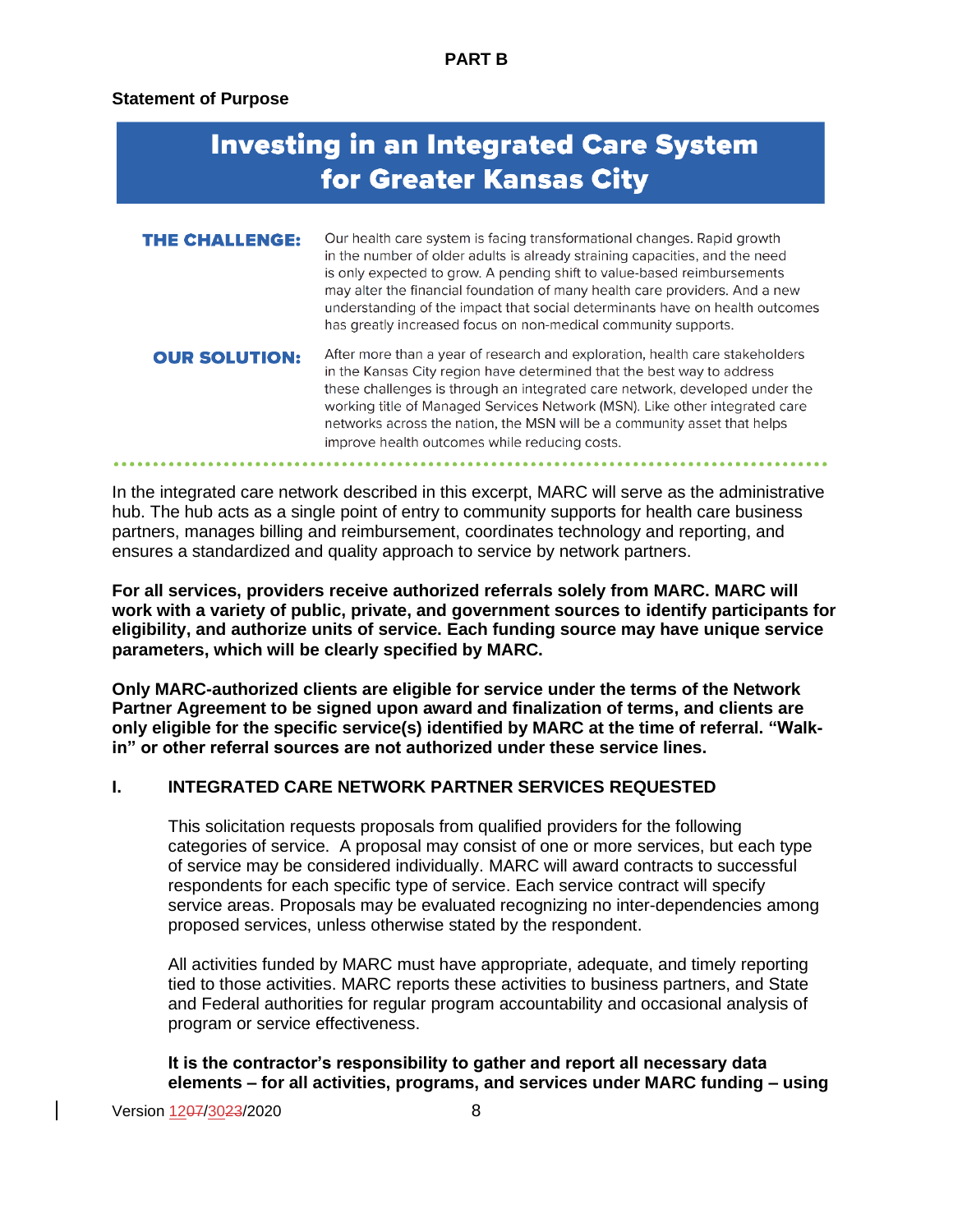**the software, processes, and formats required by MARC, as applicable. Usually, data elements are required at the individual client or individual participant level, unless restricted by law.**

#### **Evidence-Based Programs**

Definition: A panel of packaged, evidence-based disease prevention and health promotion courses has been selected for administration by MARC in SFY 2020. These programs are usually delivered in a classroom setting, according to standards developed by the licensing entity. MARC will cover the cost of course leaders, in exchange for a commitment to lead a minimum number of courses.

Additional programs may be added during the performance period. Reimbursement is based upon individuals who complete the designated number of sessions for each evidence-based program:

| <b>Completer Definition</b>               |                                                                         |                                                                                                                       |  |
|-------------------------------------------|-------------------------------------------------------------------------|-----------------------------------------------------------------------------------------------------------------------|--|
| Program                                   |                                                                         | Completer*                                                                                                            |  |
|                                           | <b>Chronic Disease Self-Management</b><br>Program (English and Spanish) |                                                                                                                       |  |
| <b>Chronic Disease</b><br>Self-Management | <b>Workplace Chronic Disease Self-</b><br>Management Program            | 4 of 6 SMRC-defined sessions                                                                                          |  |
| <b>Education (Self-</b><br>Management     | Tomando Control de su Salud                                             |                                                                                                                       |  |
| <b>Resource Center)</b>                   | Diabetes Self-Management Program                                        |                                                                                                                       |  |
|                                           | <b>Building Better Caregivers</b>                                       |                                                                                                                       |  |
|                                           | Chronic Pain Self-Management Program                                    |                                                                                                                       |  |
|                                           | Stepping On (Wisconsin Institute for Healthy Aging)                     | 5 of 7 WIHA-defined sessions<br>(completers must attend<br>sessions 1 and/or 2 as part of<br>the 5 required sessions) |  |
| National Council on                       | Aging Mastery Program                                                   | 7 of 10 NCOA-defined sessions                                                                                         |  |
| Aging                                     | Aging Mastery Program for Caregivers**                                  | 9 of 12 NCOA-defined sessions                                                                                         |  |
| Tai Chi for Arthritis<br>Institute        | Tai Chi for Arthritis                                                   | 10 of 16 Institute-defined<br>sessions                                                                                |  |
| <b>Maine Health</b>                       | A Matter of Balance (AMOB)                                              | 5 of 8 Maine Health-defined<br>sessions                                                                               |  |
| <b>Arthritis Foundation</b>               | <b>Walk With Ease</b>                                                   | 12 of 18 Arthritis Foundation-<br>defined sessions                                                                    |  |

*\*For most programs, participants may return to subsequent sessions to make up absences and be counted as a completer – Check the specific program fidelity manual for details \*\*May not be available under all agreements*

Reimbursement Fee: The following reimbursement schedule applies to evidence-based programs.

**Fee Schedule for Contracted Program Providers**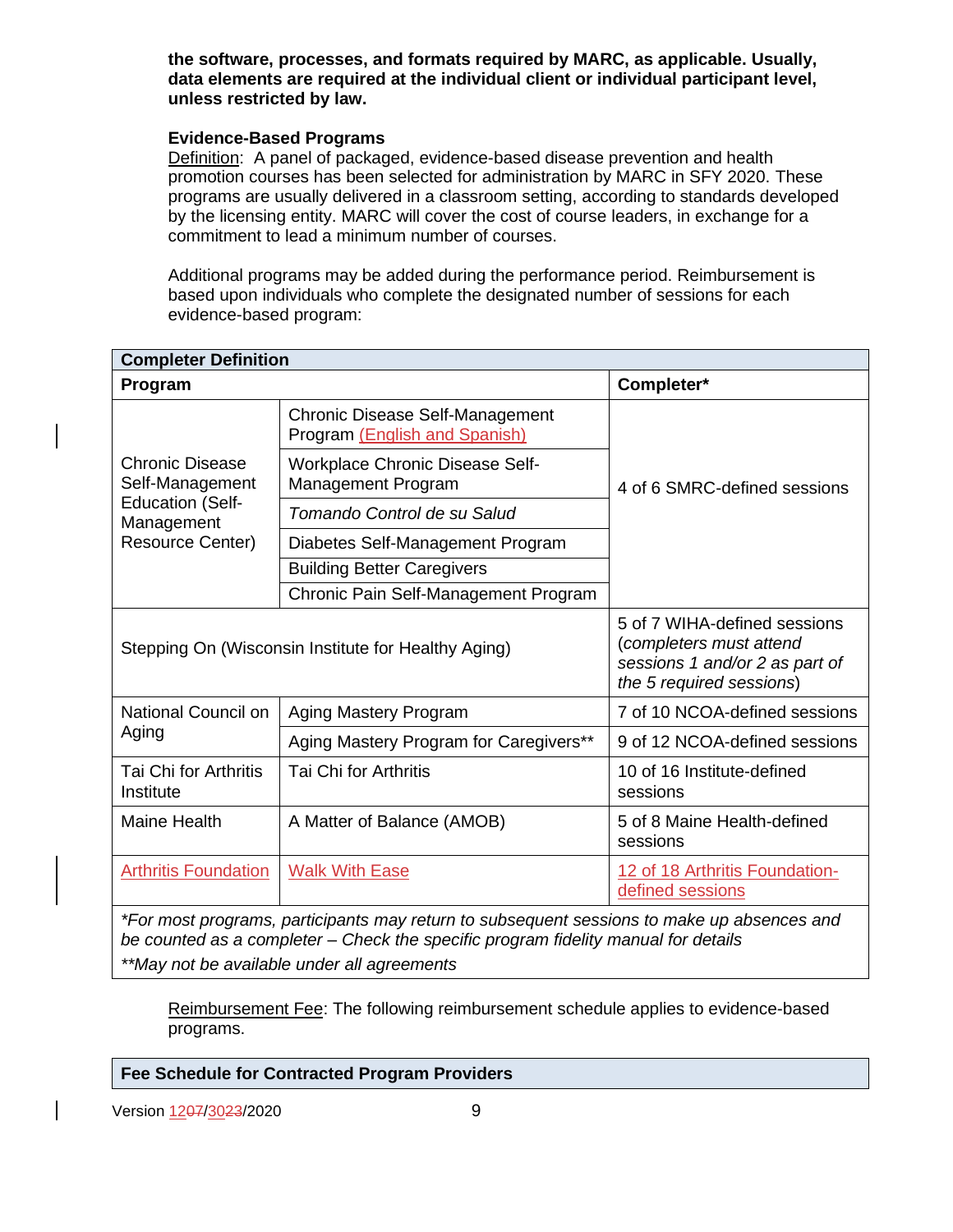| <b>Workshop Leader(s)/Facilitator(s)</b>        | <b>Reimbursement Structure</b>                                          |
|-------------------------------------------------|-------------------------------------------------------------------------|
| <b>Service Provider Contract</b>                | Up to \$100 per completer for the contracted entity                     |
|                                                 | Provide cost of materials for completers                                |
| One AAA staff/                                  | Up to \$50 per completer for the contracted entity                      |
| One contracted leader                           |                                                                         |
|                                                 | Provide cost of materials for completers                                |
| Contracted leaders from more than<br>one entity | Up to \$50 per completer for each contracted entity                     |
|                                                 | Provide cost of materials for completers, for each<br>contracted entity |
| -Less likely at MARC, limited availability-     |                                                                         |
| AAA staff                                       | Provide cost of materials for completers                                |

## **Community Care Management**

Definition: Individualized connection to social and non-medical resources based upon a care plan developed through an in-home assessment. In most cases, auxiliary services are delivered under care management, and respondents do not need to specify interest beyond the core "Community Care Management" service.

|                  | <b>SERVICE</b>  | <b>DEFINITION</b>                          | <b>DOSE/DURATION</b>                 |
|------------------|-----------------|--------------------------------------------|--------------------------------------|
|                  | Core service:   | Individualized                             | Typically, 90 day intervention       |
|                  | Community       | connection to social and                   | period depending upon case           |
|                  | Care            | non-medical resources                      | acuity. Four hours per month is      |
|                  | Management      | based upon a care plan                     | typical.                             |
|                  |                 | developed through an                       |                                      |
|                  |                 | in-home assessment.                        |                                      |
|                  | Telephonic      | As above, but                              | Typically, 90 day intervention       |
|                  | care            | telephonically                             | period depending upon case           |
|                  | management      |                                            | acuity. Two and one-half hours per   |
|                  |                 |                                            | month is typical.                    |
|                  | <b>HomeMeds</b> | Evidence-based, in-home                    | Completed during community care      |
|                  |                 | medication reconciliation                  | management activities. May be        |
|                  |                 | escalated to pharmacist                    | periodically repeated.               |
|                  |                 | review based upon                          |                                      |
|                  |                 | software algorithm.                        |                                      |
|                  | Trualta         | A skills-based e-learning                  | User access is provided at the first |
|                  | (caregivers)    | (or printed) resource to                   | in-home assessment, as needed,       |
| <b>Auxiliary</b> |                 | help caregivers self-<br>manage their role | and available to the client for the  |
| <b>Services</b>  |                 |                                            | duration                             |
|                  |                 |                                            |                                      |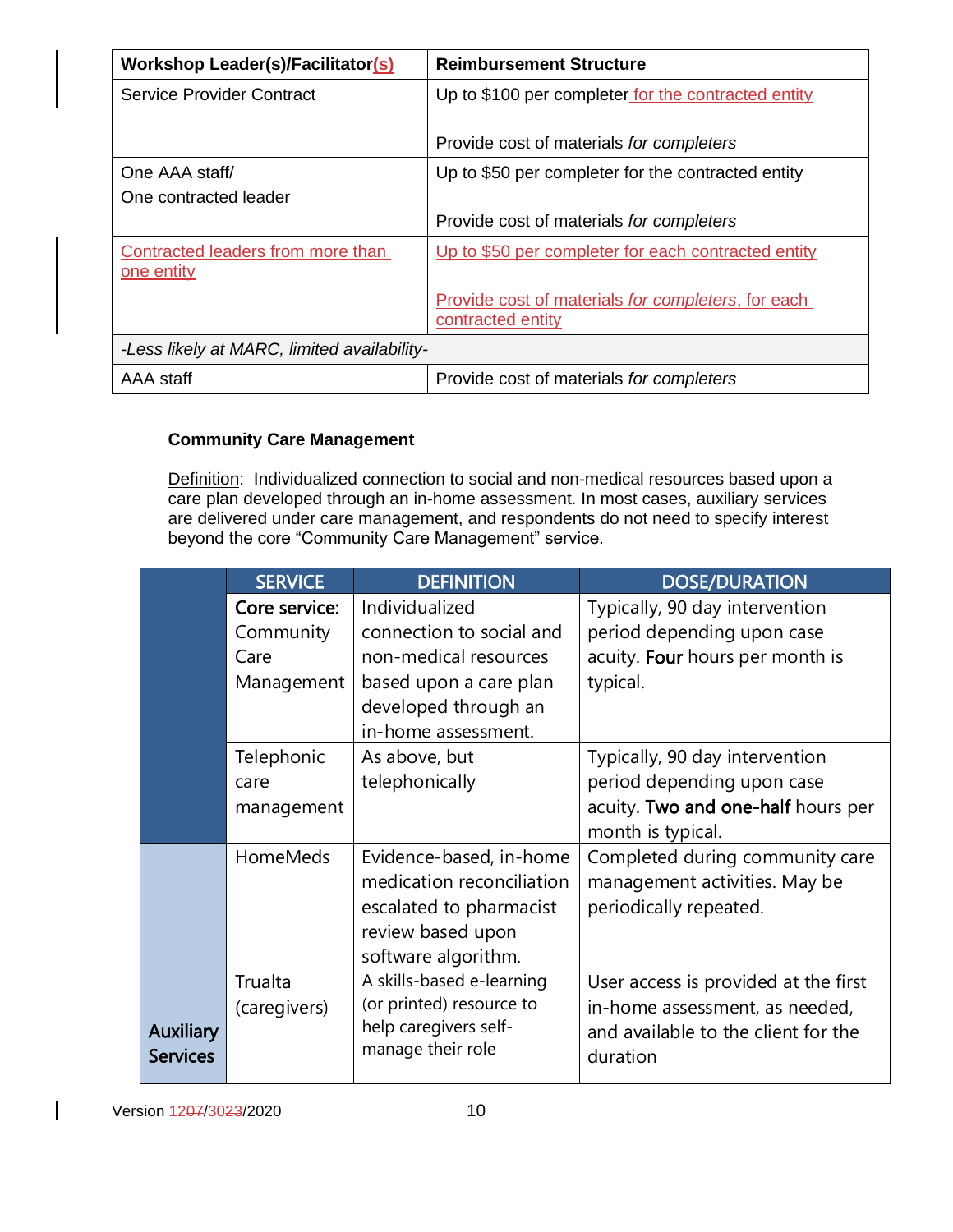| Remote<br>Monitoring | Use technology to collect<br>medical and other data on<br>patients and electronically<br>transmit that information<br>securely to health care<br>providers in a different<br>location for assessment | (Further details pending) |
|----------------------|------------------------------------------------------------------------------------------------------------------------------------------------------------------------------------------------------|---------------------------|
|                      | and recommendations.                                                                                                                                                                                 |                           |

#### Unit of Service:

A unit of service for care management is one hour.

Refer to Part III, Section 1 of the MARC/Commission on Aging Policies and Procedures Manual for further details regarding the specifications and standards of these services.

Reimbursement Fee: Each hour of community care management service will be reimbursed at a rate of **\$55.00**. Each hour of telephonic care management service will be reimbursed at a rate of **\$25.00**.

Under some contracts and/or funding sources, per MARC's specification, community care management will be reimbursed at a flat monthly rate, with no service limits (i.e., the care manager. Parameters for minimum service will be outlined for each opportunity. Additional reimbursement schedules for certain types of assessments (e.g., telephonic versus in-home) may also be generated.

The following is an example reimbursement schedule at a flat monthly rate for care management agencies:

**Managed Services Network Community Care Management** Initial In-Home Visit, Assessment, and Community Care Management \$275/client/first month

Ongoing Care Management \$225/client/month

The following is an example reimbursement schedule at a flat monthly rate for individual contract care managers:

**Managed Services Network Community Care Management** Initial In-Home Visit, Assessment, and Community Care Management \$275/client/first month

Ongoing Care Management \$175/client/month

**Home Repair and Modification**

Definition: The following activities are authorized by the Older Americans Act: Services designed (A) to assist older individuals to obtain adequate housing, including residential repair and renovation projects designed to enable older individuals to maintain their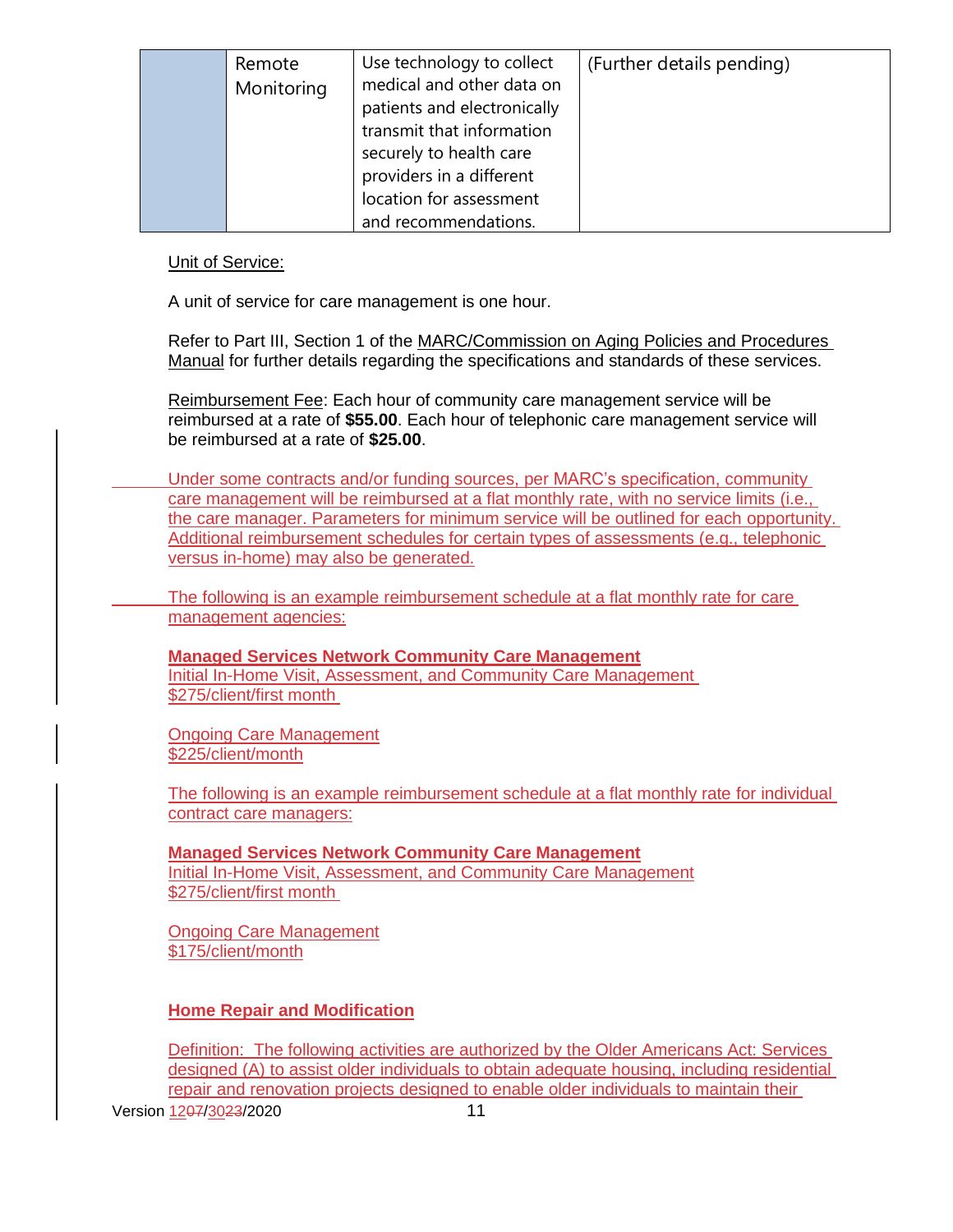homes in conformity with minimum housing standards; (B) to adapt homes to meet the needs of older individuals who have physical disabilities; (C) to prevent unlawful entry into residences of older individuals, through the installation of security devices and through structural modifications or alterations of such residences; or (D) to assist older individuals in obtaining housing for which assistance is provided under programs of the Department of Housing and Urban Development.

Rental housing is common among priority populations. Rental properties may be eligible, but landlord responsibilities and assurances may apply.

For all repairs and modifications, contractors are urged to follow the principals of the Universal Design Handbook.

Referrals will come through a variety of sources. MARC must screen candidates for eligibility and priority prior to authorizing service.

For MARC's purposes, the home repair and modification service comprised of the following elements:

- 1. Assessment Conducted by the service provider, generally, in partnership with an Occupational Therapist (OT) or other individuals qualified to complete assessments of how the living environment accommodates functional capacity, to identify areas of need and safety risks.
- 2. Home modifications to ease accessibility and adapt homes to the needs of older individuals who have physical disabilities.

Common modifications, among many which are possible, include:

- Install grab bars and handrails.
- Lighting improvements
- Lowering counter heights
- Accessible bathrooms
- Widening of doors
- Install bathroom assistive devices (toilet riser seats, hand-held showers, tub benches, etc.)
- Create more stable and accessible entrances

Home repairs that facilitate accessibility improvements and maintain conformity with minimum housing standards

Common repairs, among many which are possible, include:

- Restore heating and cooling

- Fix dangerous electrical problems
- **Repair faulty plumbing conditions**
- Install new water heaters
- Build wheelchair ramps and low-rise steps
- Repair rotten flooring

Unit of Service:

A unit of service for home repair and modification is one completed project.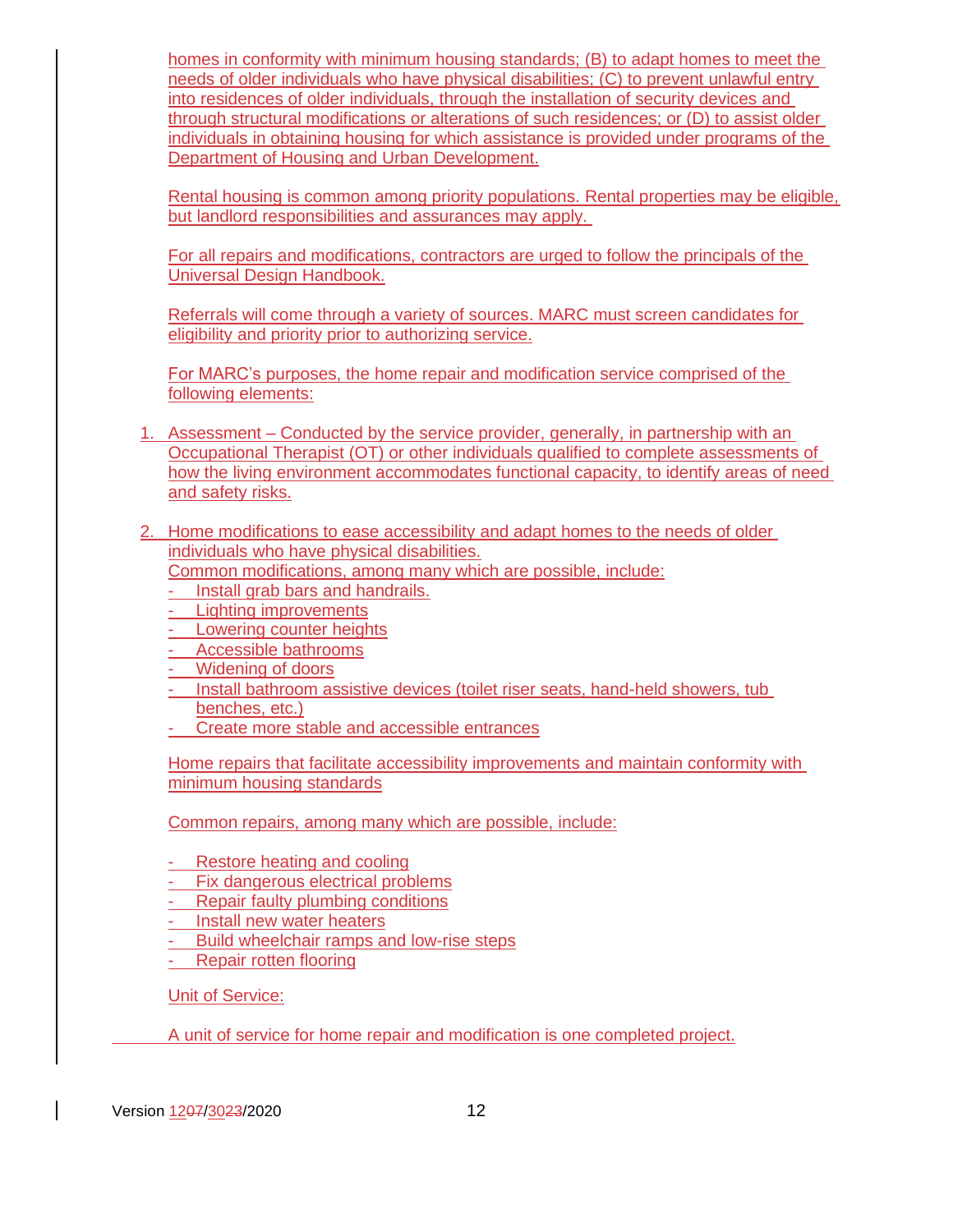Refer to Part III, Section 1 of the MARC/Commission on Aging Policies and Procedures Manual for further details regarding the specifications and standards of these services.

Reimbursement Fee: Reimbursement will be made on a per-project basis, and only for eligible project types. Generally, each project will be capped at approximately \$1,500- 1,800. Projects forecasted to exceed \$1,800 must receive pre-approval from MARC to proceed.

### **All Services**

Minimum Service: Award as network partner in no way guarantees referral of clients, any minimum reimbursement, nor any minimum contract amount. Services rendered are driven by available funding.

Service Specifications: The provider shall have all appropriate licenses and certificates to provide the service(s) that they propose, follow all guidelines outlined by state and Federal law, and adhere to provisions within the Network Partner Agreement that is executed upon award. Any facility to be used for the direct provision of services to clients shall meet the accessibility standards of the ADA and all applicable local and state standards for health and safety.

Training: MARC will either provide training for facilitators or reimburse providers for MARC-approved training fees associated with supported Evidence-Based Programs and auxiliary services.

Match Requirement: MARC will administer various funding sources for program provision. For services rendered under Older Americans Act dollars, evidence of a 25% match, cash or in-kind, will be required. Invoicing procedures to reflect match requirements will be established by MARC staff upon agreement finalization.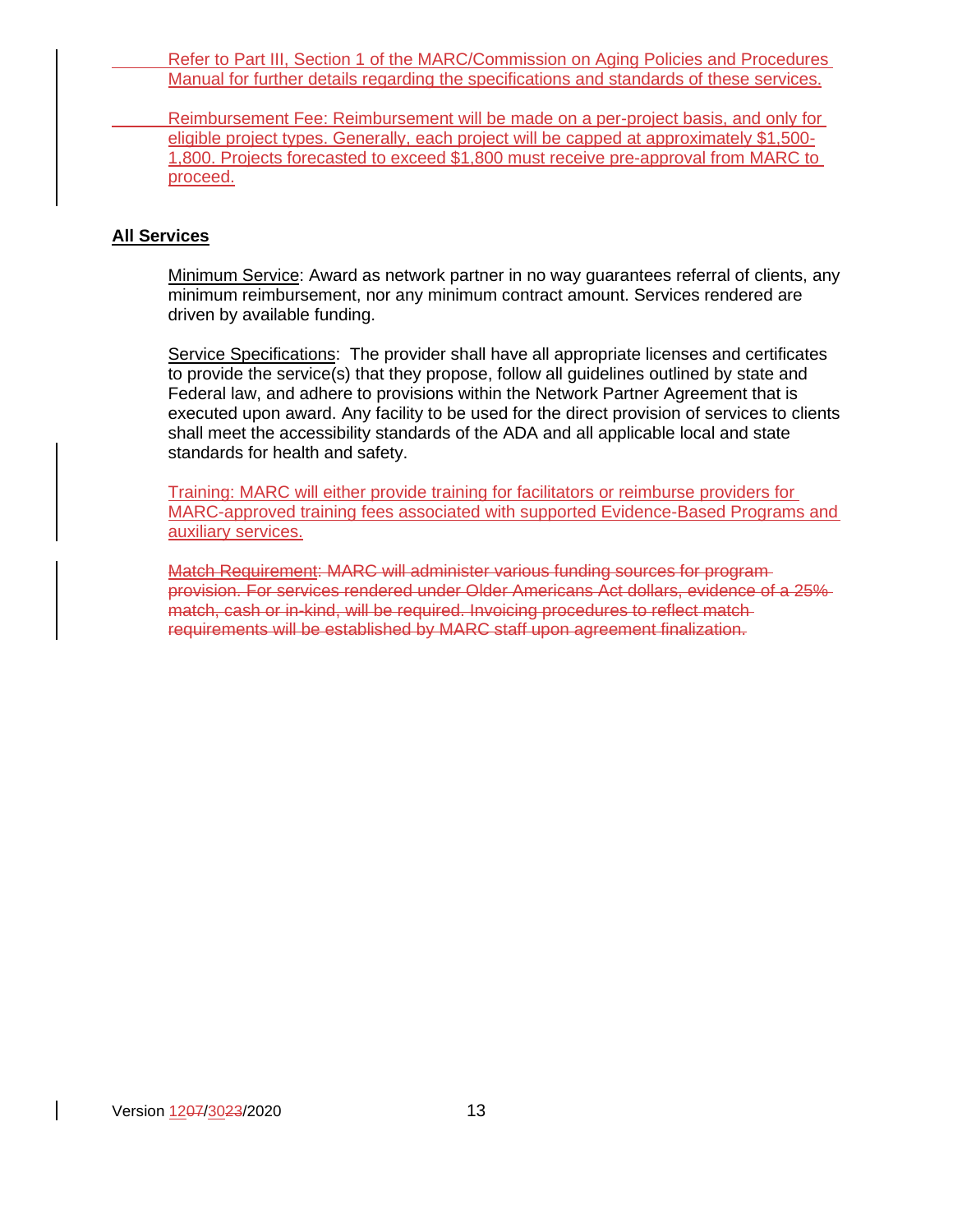## **PART C**

## **Proposal Narrative**

## **It is likely that existing MARC contractors and vendors do not need to respond to this RFP in order to provide services – please contact MARC staff to clarify prior to writing a proposal.**

**Proposal Cover Sheet:** (Part E, Proposal Forms) must be signed by an executive officer who is legally authorized to sign for respondent. Specify the service(s) being proposed. A contact person and telephone number must be included.

**Contact information (email address) must be provided for the executive officer who is legally authorized to sign for the respondent, including the Board Chair for nonprofit entities.**

## **Proposal Narrative (Scope of Services):**

The Integrated Care Network Partner Services RFP is different than most MARC RFPs. Services are defined and clients are assigned through MARC for a set reimbursement amount. Therefore, an exhaustive proposal narrative is not necessary, and the process is designed to be as easy as possible for potential partners. Please contact MARC staff for technical assistance in responding to this RFP, or clarifying the required documents.

The specifications of provision of the service such as timelines from referral to service initiation, quality assurance, and reporting procedures are outlined in the final Network Provider Agreement after a provider is selected to join the network. An example Network Provider Agreement and affiliated documents, for a specific service line, has been appended to this RFP. **Respondents should specify the following using concise, yet complete descriptions, in approximately 2 pages or fewer:**

## **1) Service lines:**

Specify Community Care Management; Home Repair and Modification; and/or Evidence-Based Disease Prevention, Health Promotion Programs (EBP). If pursuing EBP, specify the individual program(s) (e.g., Stepping On, Aging Mastery Program, etc.)

#### **2) Service geography: state areas of interest, and include extant capacity for each area and/or expected capacity for each area**

- a. Example: Stepping On at 2 older adult housing units [insert addresses]
- b. Example: Community Care Management in the following counties: [insert counties]
- **3) Qualified staff: Only for Community Care Management – describe minimum staff qualifications for care management provision**
	- a. Example: We will use an MSW supervisor over Community Health Worker care managers. Each MSW supervisor oversees an average of [insert average number of subordinate staff]. Our average caseload for each Community Health Workers is [insert caseload].
- **4) Other unique qualifications: please include any additional information that would be helpful to reviewers and was excluded from the first three categories**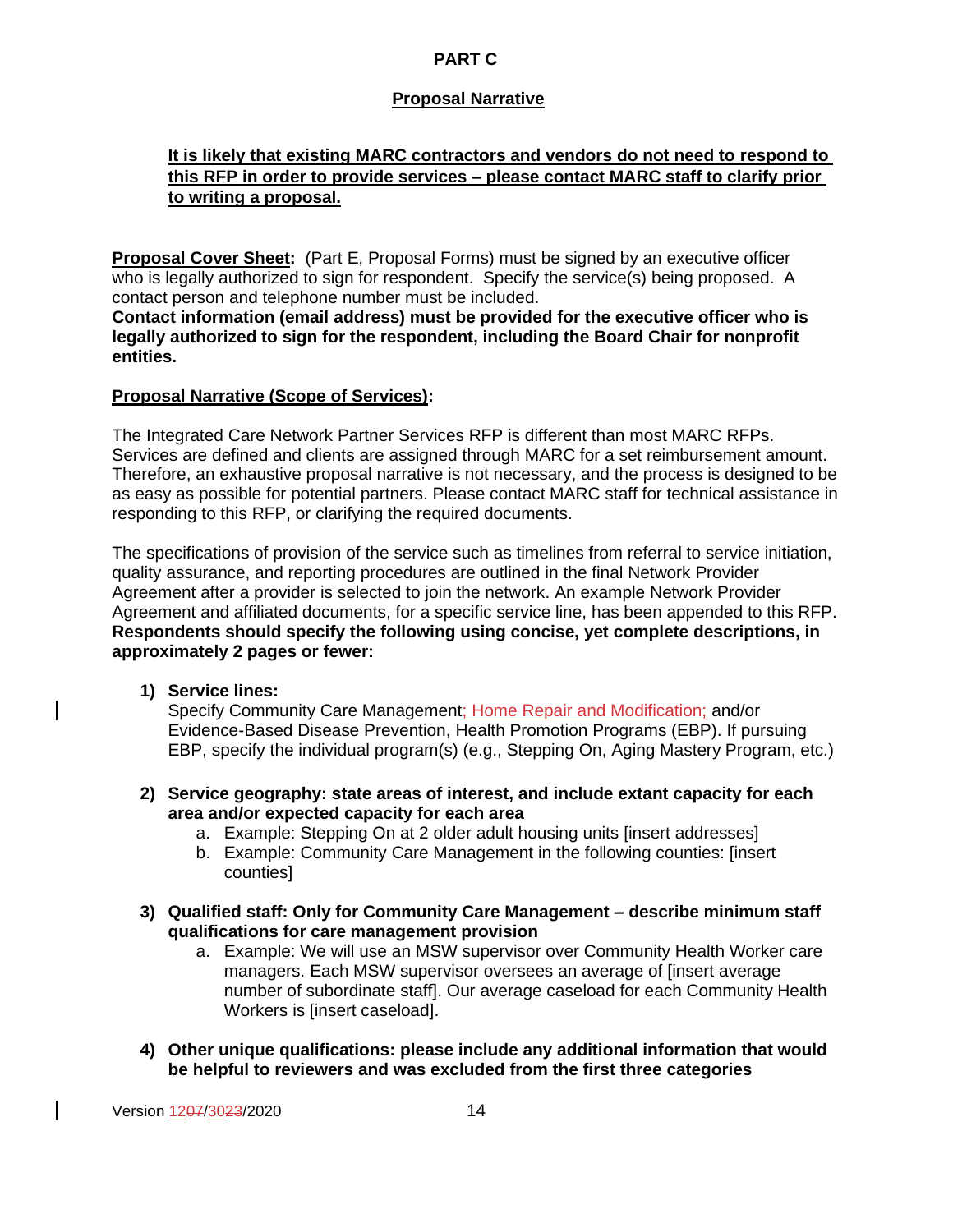## **Supporting Documentation (See Part E for link to forms)**

The respondent must submit the following supportive documentation, if applicable, regarding all proposed services (supporting documentation does not apply to the proposal narrative page limit):

- a. The **respondent** is required to provide a complete listing of the members of the Board of Directors for the years 2018, 2019, and 2020.
- b. **The respondent is required to, if a tax-exempt organization, submit its most recent IRS Form 990. Any new not-for profit organizations to the MARC system will be required to also include its most recent A-133 audit report.**
- c. **Annual Registration Report and Fictitious Name Registration** Each respondent, except a governmental entity, must submit a copy of its most recent Annual Registration Report filed with the Secretary of State, and evidence of any and all Fictitious Name Registration(s) that the respondent currently has on file with Secretary of State. **A Certificate of Good Standing will not suffice**.
- d. **Insurance and Licenses -** All respondents awarded contracts will be required to forward to MARC copies of all insurance certificates and appropriate licenses prior to the beginning of the program year. Successful respondents will be required to submit insurance certificates. Certificates do not need to be submitted within the proposal, but must be submitted prior to contract initiation.
- e. **Civil Rights Compliance** All respondents awarded contracts will be required to provide assurance of compliance with the Civil Rights Act of 1964, as amended (Part E, Proposal Forms).
- f. **ADA Assurance** All respondents are required to provide assurance of compliance with the Americans with Disabilities Act of 1990 (Part E, Proposal Forms).
- g. **Assurance of Compliance Regarding Criminal Background Checks for In-Home Service Direct Care Workers –** All respondents proposing to provide direct in-home services are required to provide assurance of compliance with regulations regarding criminal background checks for all direct care workers (Part E, Proposal Forms).
- h. **Suspension and Debarment Certification** All respondents are required to certify that their organizations and its principals are not suspended or debarred from participating in Federal assistance programs or activities (Part E, Proposal Forms).
- i. **Single Audit Certification -** All governmental and non-profit respondents are required to certify to MARC the total federal awards expended from all funding sources during the respondent's most recently completed fiscal year (Part E, Proposal Forms).
- j. **Drug-Free Policy Statement and Program**  Each respondent must submit a copy of its Drug-Free Workplace Statement and documentation of a Drug-Free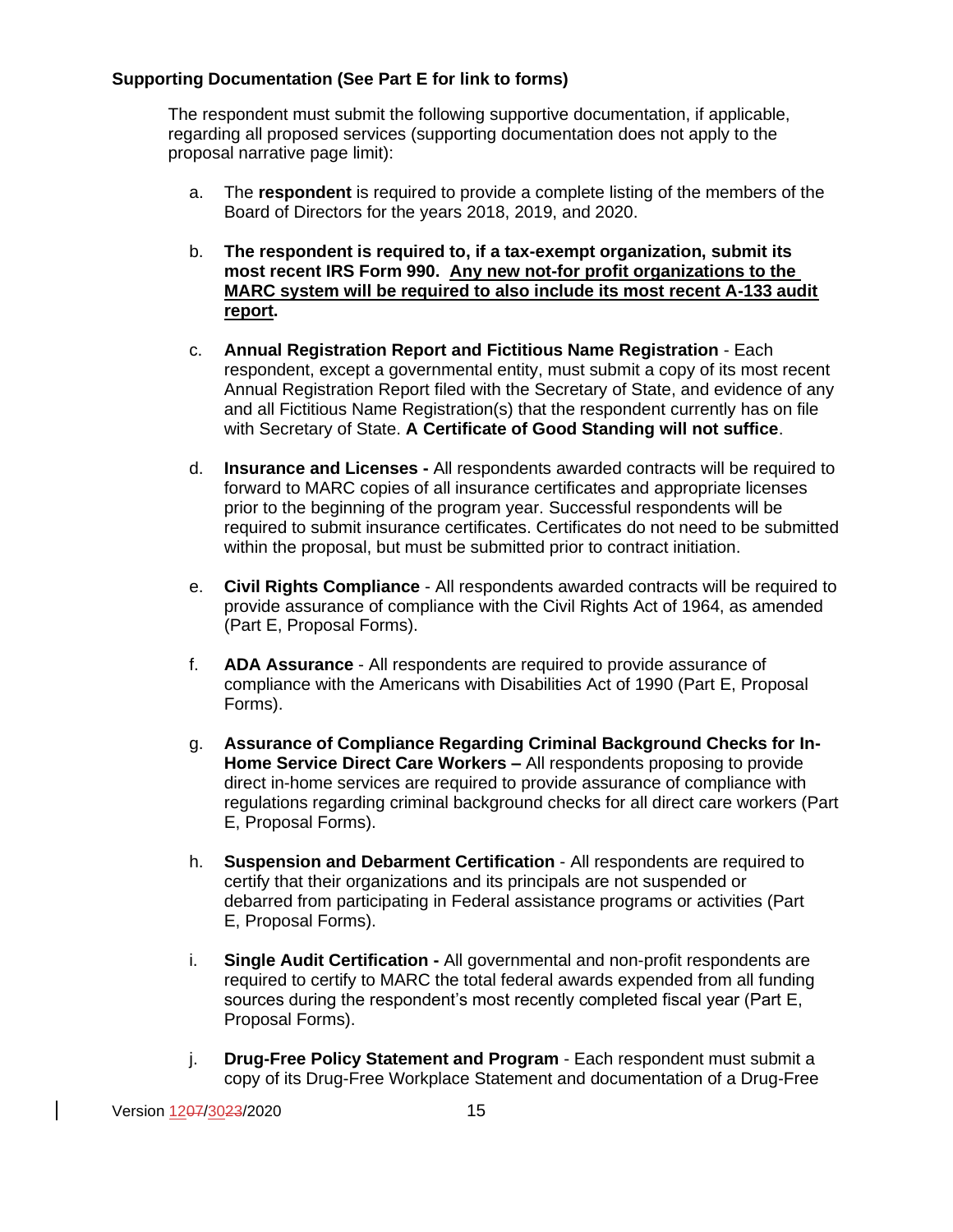Workplace Program for all employees in compliance with the Drug-Free Workplace Act of 1988.

k. **Intent to Perform as a WBE/MBE Firm –** To confirm the intent to perform as a primary subrecipient/contractor, subcontractor, in a joint venture or any other specified situation, this form must be completed and submitted in the proposal. A copy of the organization's current certification certificate must be included as well (if applicable, Part E, Proposal Forms)

#### **8) Request for Waivers**

If, in the respondent's opinion, some requirements contained in this proposal packet are impossible, impractical, or uneconomical to uphold, a request for waiver may be included with the proposal. Only one waiver request should be contained on a page. There is no limit to the number of waiver requests that may be submitted.

Each waiver request will be reviewed on its own merits. No waiver will be granted for state-mandated regulations. Each request must include the alternative procedure that the respondent will implement to meet the intent of the procedure, process or compliance requirement.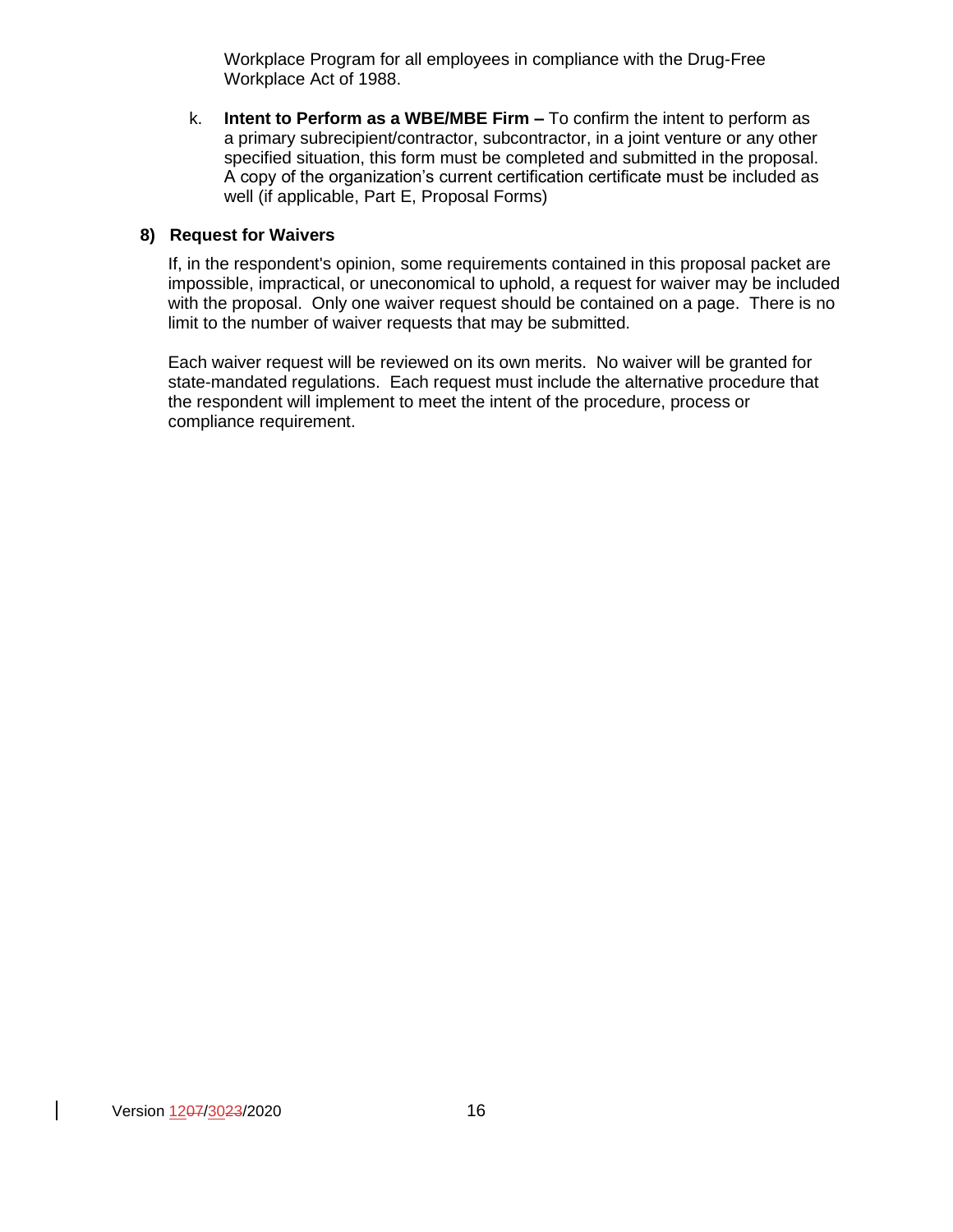### **PART D**

### **CRITERIA FOR EVALUATION OF PROPOSALS**

#### MARC Review, Proposal Evaluation and Selection

**A.** These documents were first released on Friday, February 1, 2019. Subsequent versions, including this one, will be released, and potential partners will be evaluated for acceptance each quarter. Questions relating to proposal procedures, requirements and evaluation may be addressed to Tonya Boston [\(tboston@marc.org\)](mailto:tboston@marc.org).

Proposals will be accepted via email to Tonya Boston (tboston@marc.org) no later than the 15<sup>th</sup> of the last month of the quarter at, 3:00 pm. If the 15<sup>th</sup> of the last month of the quarter falls on a non-business day, then proposals will be accepted no later than 3:00 PM of the next business day. Proposals received after this deadline will be grouped for review at the subsequent quarter, unless MARC is no longer accepting network partners for the service(s) in question.

MARC strongly encourages electronic submission to Tonya Boston (tboston@marc.org). **The respondent should only be certain of electronic submission after receiving the confirmation receipt email**. If a receipt email is not issued within 24 hours (48 hours on a weekend), please call the MARC offices at (816) 701-8290.

- **B.** MARC reserves the right to select or reject any proposal, in whole or in part.
- **C.** All proposals received by the aforementioned deadline(s) shall be screened by MARC staff for completeness.
- **D.** Non-conforming proposals shall be rejected. The respondent will be informed as such in writing within a reasonable period of time following submission.
- **E.** In addition to the overall price of service contained in the proposal, the following factors will also be considered by MARC in evaluating the proposals:
	- 1. It is imperative that all respondents to this RFP carefully read the document in its entirety prior to responding in writing. The narrative shall address in detail each specific question. If a question is not addressed it will affect the overall proposal score.
	- 2. Conformity to service standards stated in the proposal package.
	- 3. Past performance records as verified by monitoring reports, administrative reviews and participant input for any respondent who has previously provided services to MARC. But a lack of prior service provision to MARC will not count against any respondent;
	- 4. The Women and Minority Business (Disadvantaged Business Enterprise) goals of MARC (refer to Appendix 1, page i, of the MARC/Commission on Aging Policies and Procedures Manual).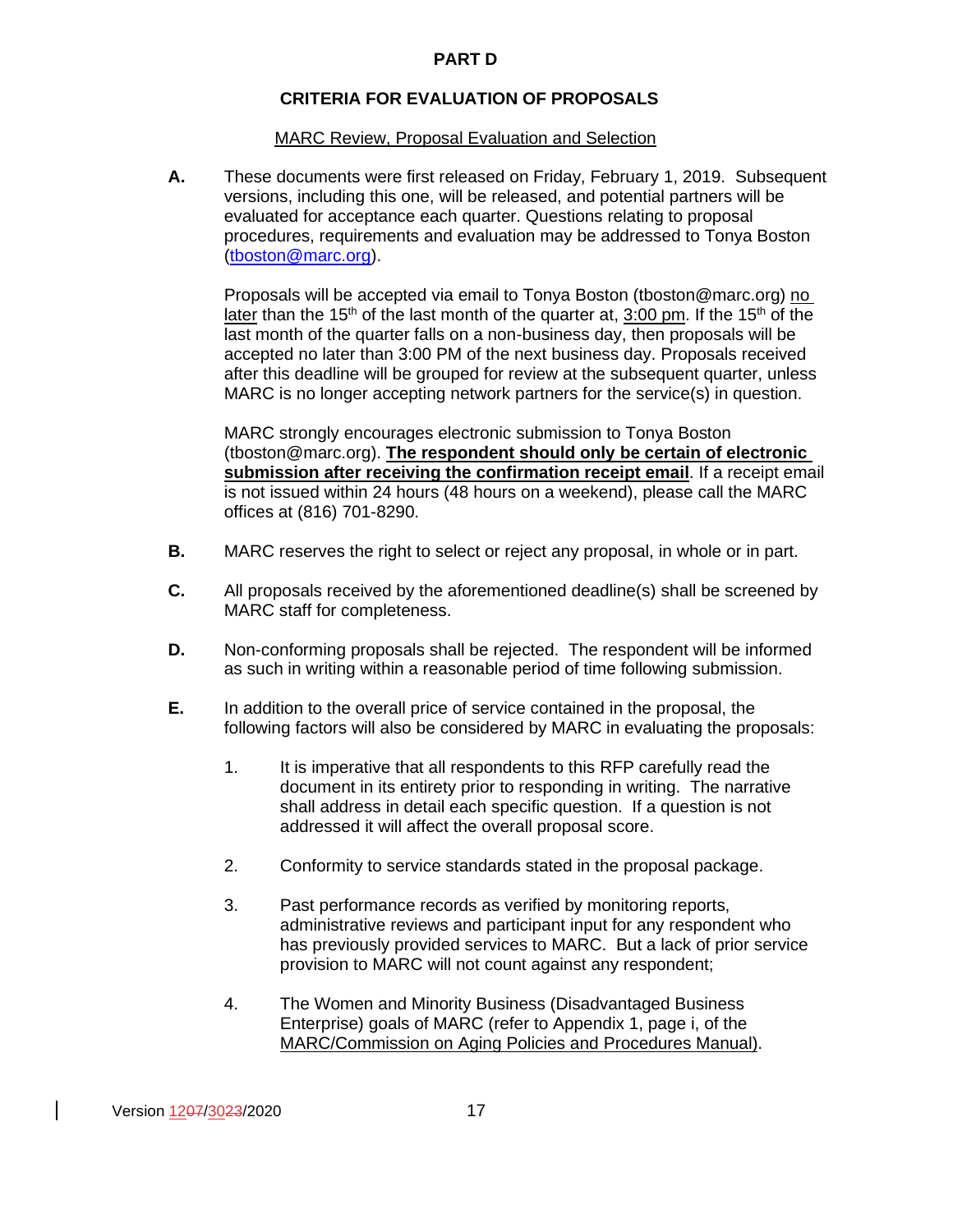- 5. Respondent's financial condition and management capability, including copies of the current health inspections of the facility to be used in the preparation of the meals for MARC service (MARC will request if a tentative award is recommended).
- 6. The extent to which the respondent's programs are actually or potentially coordinated with other services provided by the respondent, community based local organizations or applicable local governments.
- 7. MARC reserves the right to evaluate a respondent based upon historic information and fact, no matter the source.
- **F.** A review committee will be established to review all proposals responding to this RFP. Representatives of each agency submitting an accepted proposal may be invited to a meeting held by this committee (time and place to be announced) to answer and possibly clarify any questions or concerns committee members may have. Evaluation scores will be summed and combined with recommendations from this committee, which will be submitted to the Commission on Aging. The Commission on Aging shall review this information and forward its recommendations to the MARC Board of Directors. Part A, Section X of this RFP explains the appeals procedure.

| <b>Proposal Scoring Criteria</b>                                                                                                                                                                                |                       |  |
|-----------------------------------------------------------------------------------------------------------------------------------------------------------------------------------------------------------------|-----------------------|--|
| Category                                                                                                                                                                                                        | <b>Maximum Points</b> |  |
| <b>Proposal Narrative</b><br>-Entity is qualified to perform<br>services, in good standing<br>within the Kansas City<br>community, and provides<br>timely and accurate<br>documentation required by the<br>RFP. | 20                    |  |
| Meets Service or Capacity Priority*<br>Entity is willing to provide a<br>high-priority service, or will<br>operate in needed<br>geographic areas                                                                | 5                     |  |
| <b>Total</b>                                                                                                                                                                                                    | 25                    |  |
| <b>Bonus points</b>                                                                                                                                                                                             |                       |  |
| (DBE) Disadvantaged Business<br>Enterprise                                                                                                                                                                      | 5                     |  |
| OR.                                                                                                                                                                                                             |                       |  |
| Joint venture with DBE                                                                                                                                                                                          | 2.5                   |  |
| Minimum to join network                                                                                                                                                                                         | 22                    |  |
| *Service or capacity priority refers to market and customer demand                                                                                                                                              |                       |  |

All proposals accepted for consideration will be evaluated using a weighted scoring system: